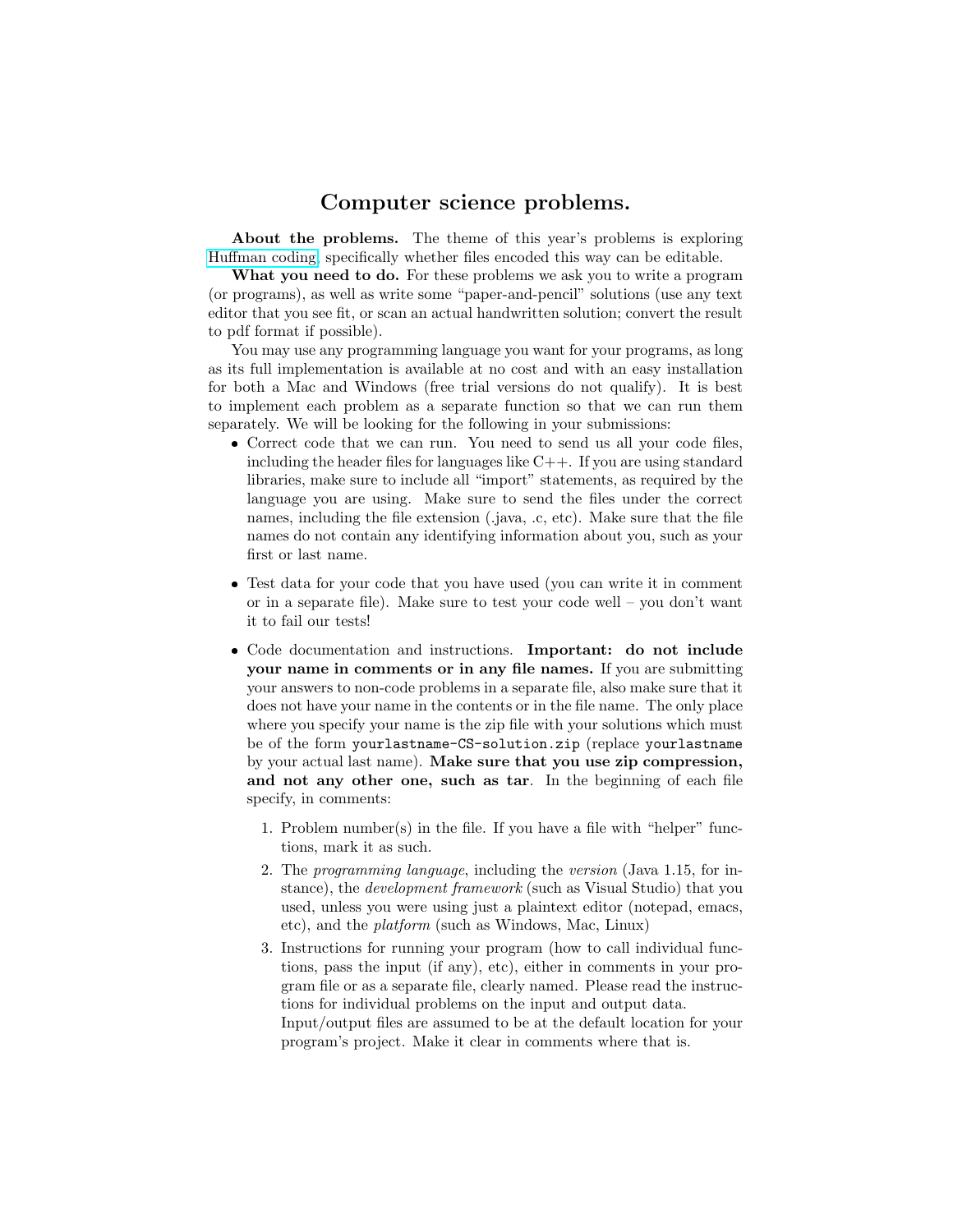- 4. Some of your code may be commented out if it is not used in the final run of your program. Make sure it is clear what needs to be uncommented to run code for each of the problems.
- 5. All of your test data.
- 6. If you were using sources other than the ones listed here (i.e. textbooks, online resources, etc) for ideas for your solutions, please clearly credit these contributions. This is a courtesy to work of others and a part of ethics code for scholars.
- 7. Make sure that you clearly specify where input files are supposed to be located, provide an example input file and an example of how the file name would be specified in the input. Use relative paths (from the top of the project or from the executable), not absolute paths.
- Clear, understandable, and well-organized code. This includes:
	- 1. Clear separation between problems; comments that help find individual problems and explain how to run the corresponding functions.
	- 2. Breaking down code into functions that are clearly named and described (in comments), using meaningful names for variables and function parameters. Your code should be as self-explanatory as possible. While using comments helps, naming a variable average is better that naming it x and writing a comment "x represents the average".
	- 3. Minimization of code repetition. Rather than using a copy-paste approach, use functions for repeated code and reuse these functions.
	- 4. Using well-chosen storage structures (use an array or a list instead of ten variables, for instance) and well-chosen programming constructs (use loops or recursion when you can, rather than repeated code).
	- 5. While we are not asking for the fastest program (it's better to make it more readable), you should avoid unnecessary overhead.

## Background and problems.

We provide key definitions and ideas. For more details and discussion see [\[1\]](#page-9-0) or any other textbook that covers Huffman encoding.

In this problem set we will discuss encoding: given an alphabet  $L = \{l_1, l_2, \ldots, l_N\}$ of  $N$  letters and some other information about  $L$ , such as frequency distributions of all letters, provide a unique binary (i.e. using only zeros and ones) encoding for each letter of the alphabet. Let  $c_i$  denote the encoding of  $l_i$ .

We use  $b(c)$  to denote the length of an encoding c (i.e. the number of binary digits in it).

<span id="page-1-0"></span>**Problem 1.** We start by considering an encoding in which each letter of  $L$ , i.e.  $b(c_i) = b(c_j)$  for all  $1 \leq i, j \leq n$ . For example, consider the following alphabet of 7 letters and their encodings: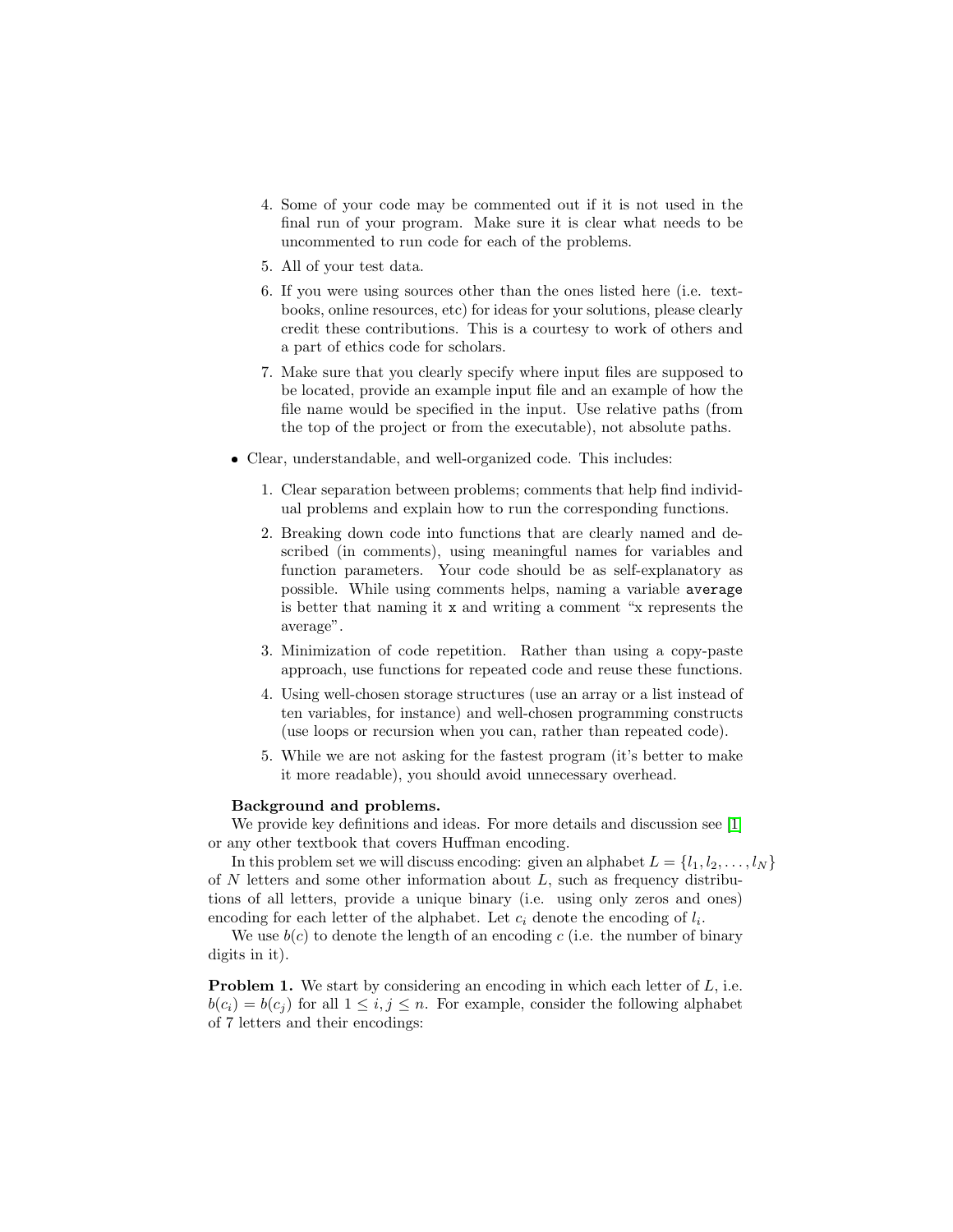|    | a           | ∼ |               |            |              |      |
|----|-------------|---|---------------|------------|--------------|------|
|    | н<br>н<br>ັ | ັ | ◡<br><b>.</b> | ו וו<br>◡◡ | $\checkmark$ |      |
| ъ, |             |   |               |            |              | $-1$ |

Note that no character has the encoding 111.

In this case three binary symbols are enough to give each letter its unique encoding. How long would a string of 0s and 1s be in order to encode an alphabet of 26 letters, such as English? What would be the encoding for the letter t? If you are given an alphabet of 33 letters, such as Russian, what would be the length of each letter encoding? Generalize it to an alphabet of  $N$  letters for any integer  $N > 1$ . Please explain all your answers.

<span id="page-2-0"></span>Problem 2. Now we start exploring the idea of Huffman coding. Huffman codes are based on the idea that more frequent symbols in an alphabet should be encoded by shorter strings than less frequent letters. Consider the following alphabet with percentages of occurrences of each letter as below:

| $\sim$<br>v                                 |                   |    |  |  |
|---------------------------------------------|-------------------|----|--|--|
| 07,<br>meduenc <sub>'</sub><br>$\mathbf{C}$ |                   |    |  |  |
| --<br><b>CONTRACTOR</b>                     | <b>CONTRACTOR</b> | -- |  |  |

The table shows the letter  $a$  on average occurs  $44\%$  of the time, the letter b 26% of the time, and so on. Below is an encoding of this alphabet with 0s and 1s using Huffman codes. Note that the more frequent letters have shorter encodings. The letter a, which appears, on average, more than half of the time, is encoded with a single character 0, the letter b with two characters 10. Encodings for d and e are the same length.

| vvinnago lvi e tulte o tulv tilo ptulit lvingtil |   |  |  |  |  |  |  |
|--------------------------------------------------|---|--|--|--|--|--|--|
| letter                                           | а |  |  |  |  |  |  |
| encoding                                         |   |  |  |  |  |  |  |

Now we can encode words that use this alphabet. For instance, the word cab will be encoded as 111010.

The letter codes are of different lengths, but they are constructed so that we know exactly where each letter begins and ends, even though there are no separators between encodings of different letters. This is because no encoding is a prefix (i.e. a beginning) of any other one. For instance, if the encoded word starts with 00, the first letter in it must be b because no other letter starts with 00.

Encode words ace and add in this alphabet. Decode the following words: 1001101, 1101110011001101.

<span id="page-2-1"></span>Problem 3. Huffman encodings of an alphabet can be visually represented as a binary tree. For example, the encoding in problem [2](#page-2-0) can be represented like this: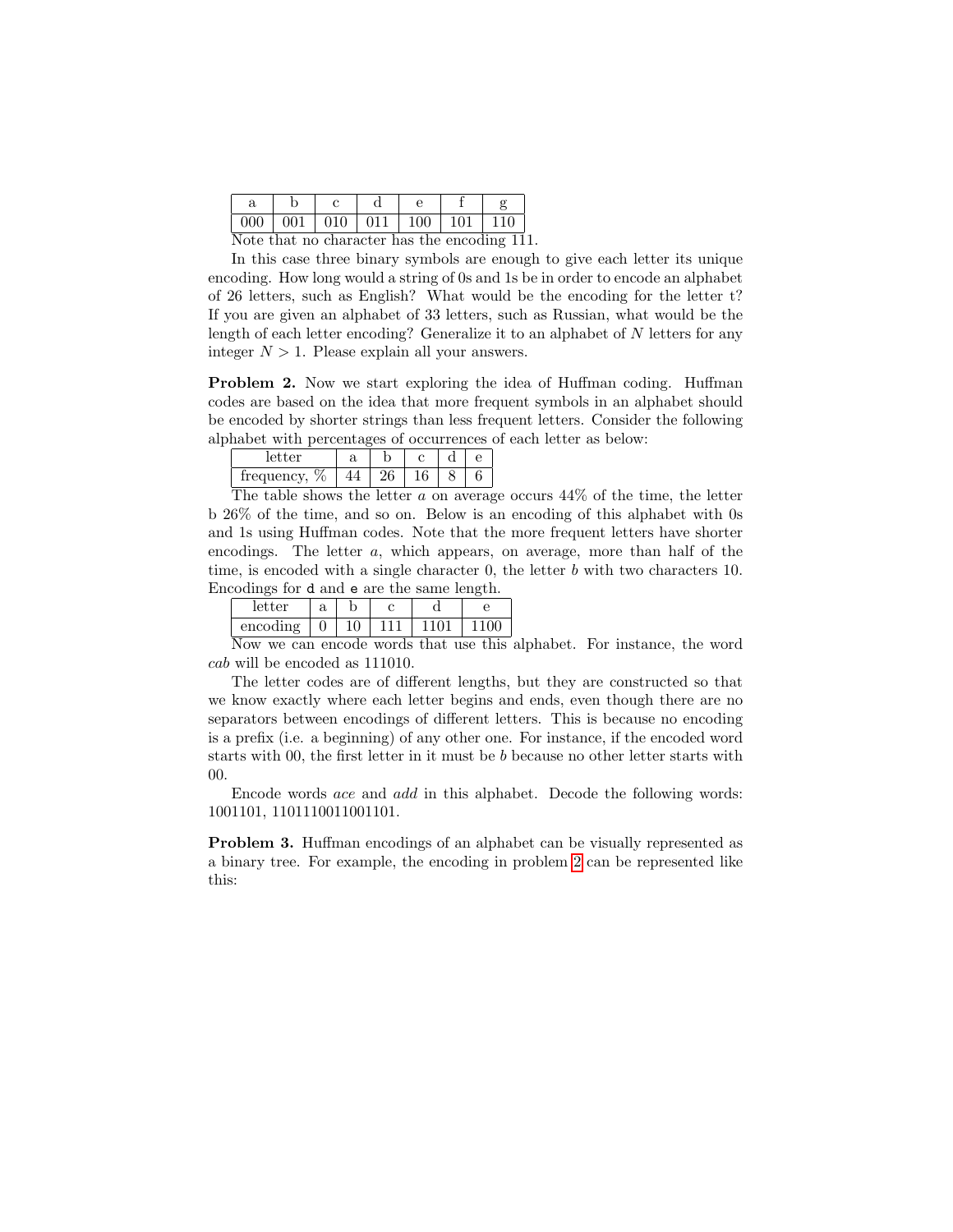

This is a binary tree (each node has at most two children). The left edges correspond to 0 in Huffman encoding, and the right ones to 1. Letters are at the leaves, and sequence of the symbols on the path from the root to a letter is its encoding. For instance, the path to b is "right, left", so it's encoded 10. The path to d is "right, right, left, right", so it's encoded 1101.

Each node (internal or leaf) represents the total percentage of the alphabet that it represents. Each leaf is just the percentage (frequency) of the letter in it. An internal node has the sum of percentages of all letters in its subtree. For instance, 30 in the tree is the sum of percentages of c, d, and e. The root always corresponds to 100.

Since letters are located at the leaves, no letter is a prefix of another one.

Mirroring any subtree in this tree also produces a valid encoding of the alphabet. By convention we require that:

- Smaller totals of percentages are placed to the left. They may be individual letters (leaves) or internal nodes.
- In case of equal percentages the node with the alphabetically earlier letter anywhere in its subtree is on the left.

Draw a tree for the following encoding and verify that it is a valid Huffman encoding (no letter is a prefix of any other one and no more frequent letter has a longer encoding than a less frequent one):

| -<br>-     |    |    |    |    |    |    |
|------------|----|----|----|----|----|----|
| letter     | ω  |    |    |    |    |    |
| frequency, | ∠⊍ | ാറ | 10 | 19 | 19 | 10 |
| encoding   |    |    |    |    |    |    |

<span id="page-3-0"></span>Problem 4. Huffman encodings are constructed by the algorithm described [here](https://en.wikipedia.org/wiki/Huffman_coding#Compression) and in [\[1\]](#page-9-0). We also describe it briefly. Note that we follow conventions given in Problem [3.](#page-2-1)

The algorithm starts by creating a leaf node for each letter. The "weight" of the node is the frequency of the letter. The nodes are placed into a container, such as a set or a priority queue. For instance, in the example described in Problem [3](#page-2-1) the 5 leaf nodes are created.

At every step the algorithm takes out two nodes with the smallest combined weight, joins them into one node with the combined weight, and places it back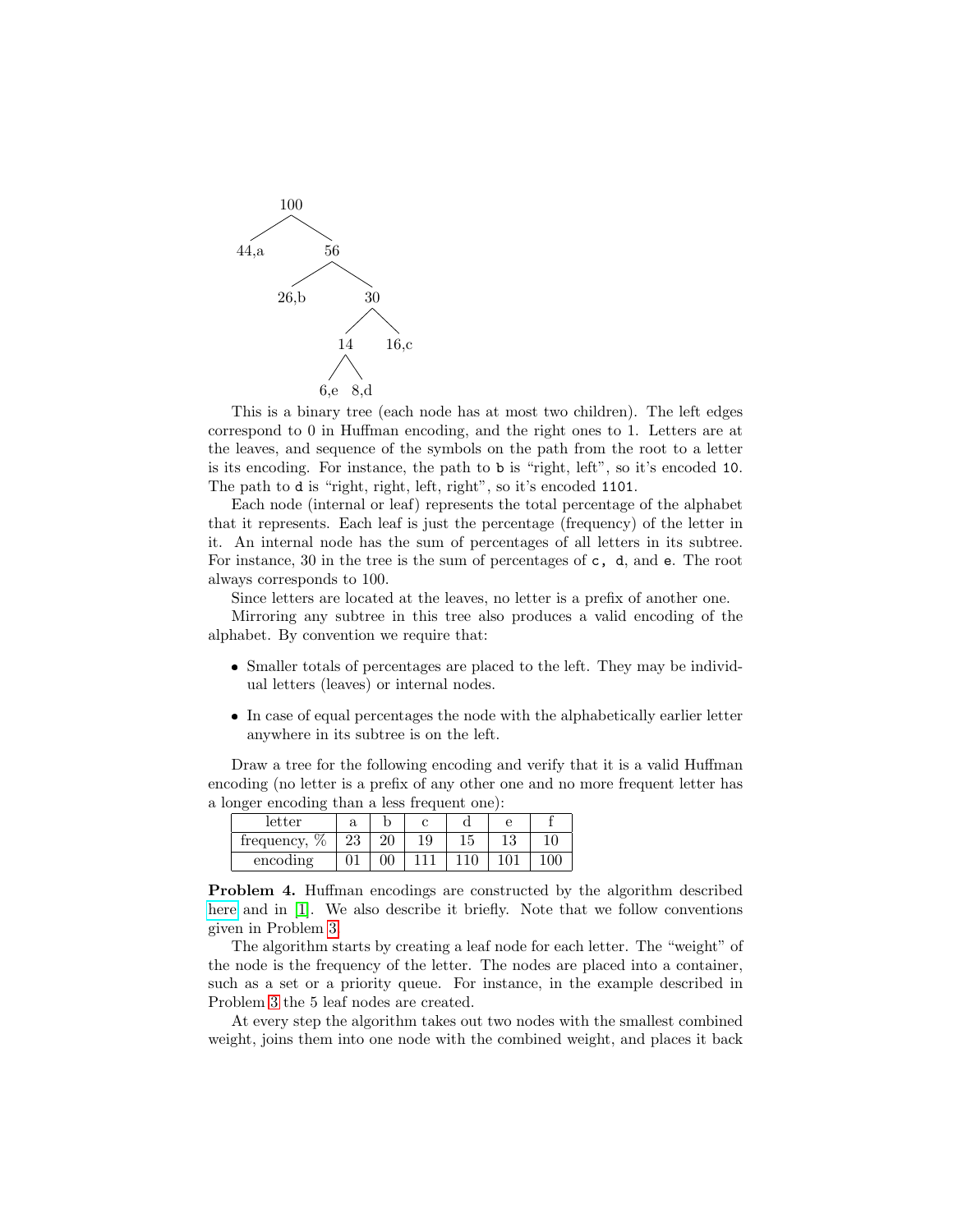into the container. The algorithm continues until there is just one node with the weight 100, which is the entire tree.

Continuing with the example, on the first step the two nodes with the smallest weights (e with 6 and d with 8) will be combined:



On the next step the two smallest nodes are the one we just created and the leaf node for c with the weight 16. They are taken out of the container and combined into one node:



After two more steps we obtain the tree given in Problem [3.](#page-2-1)

Your task for this problem is to implement the algorithm to find Huffman encodings for a given alphabet with frequencies. The program must:

- 1. Prompt for a file name with the alphabet and frequencies. The file lists each pair of letter/frequency on a separate line. The frequency may be an integer or a may give up to 2 decimal points. No specific order is assumed for the letters, although if two letters have the same frequency, the one that appears earlier is assumed to be alphabetically first. There may be more than 26 letters. All letters are denoted by ASCII symbols (use digits and other symbols for larger alphabets). Example:
	- a 49 b 25 c 12 d 7.52 e 6.48

If the frequencies in the input file don't add up to 100.00 (within some small margin of error to account for rounding errors), the input should be rejected.

- 2. After prompting for the input file, the program should prompt for the output file name, and write the encodings of the letters in the following format, one letter per line:
	- a 0 b 10 c 110 e 1110 d 1111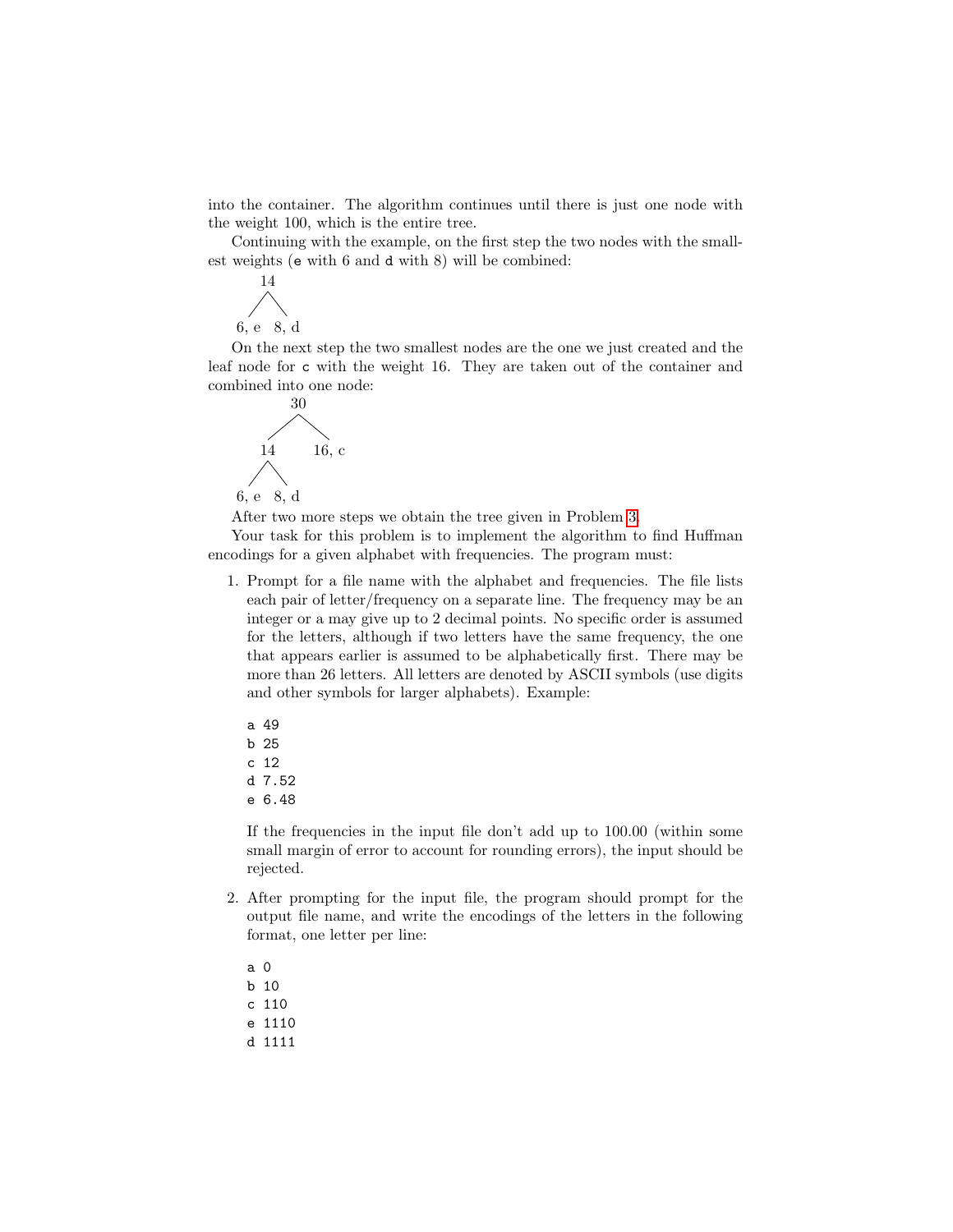The output must be sorted by the codes in [short-lex order,]("https://en.wikipedia.org/wiki/Shortlex_order") not in the alphabetical order of the alphabet or by frequencies.

<span id="page-5-1"></span>Problem 5. Use the algorithm you developed in Problem [4](#page-3-0) to compute Huffman codes for English. Use the frequencies given at

<http://practicalcryptography.com/cryptanalysis/letter-frequencies-various-languages/english-letter-frequencies/>

You may notice that the frequencies actually add up to 100.01 (you might get an approximate answer due to rounding errors). To remedy this, use 8.54, not 8.55, as a frequency for a.

Output the codes into the file english.txt. Don't forget to follow the conventions stated in Problem [3.](#page-2-1)

<span id="page-5-0"></span>Problem 6. Implement encoding of a text in a given alphabet. Your program will read:

- 1. A file name with the text to encode.
- 2. A file name of the alphabet encodings (it may include symbols in addition to letters, such as digits, but it may not include uppercase letters).
- 3. A file name of the output file.

The program will work as follows:

- 1. Convert all capital letters to lower case.
- 2. Encode the all letters that appear in the alphabet for encoding, ignoring all other symbols (letters that don't appear in the encoding file, spaces and other delimiters, punctuation symbols, etc.)
- 3. Write out the output to the given file.

Test your program on any English text, include your test data with your submission.

Problem 7. Implement decoding of a text in a given alphabet. Your program will read:

- 1. A file name with the text to decode.
- 2. A file name of the alphabet encodings.
- 3. A file name of the output file.

The program will write out the result of decoding (with no spaces, all letters in lower-case). Test your program on the text from Problem [6.](#page-5-0) Note that it will not be identical to the starting file because of removal of the non-letter symbols and conversion to lower-case.

Problem 8. In this problem we compare the expected length of encoding with Huffman codes to an encoding of equal length codes, as done in Problem [1.](#page-1-0)

Your program will read an alphabet with frequencies of letters (just like in Problem [4\)](#page-3-0) and will print out: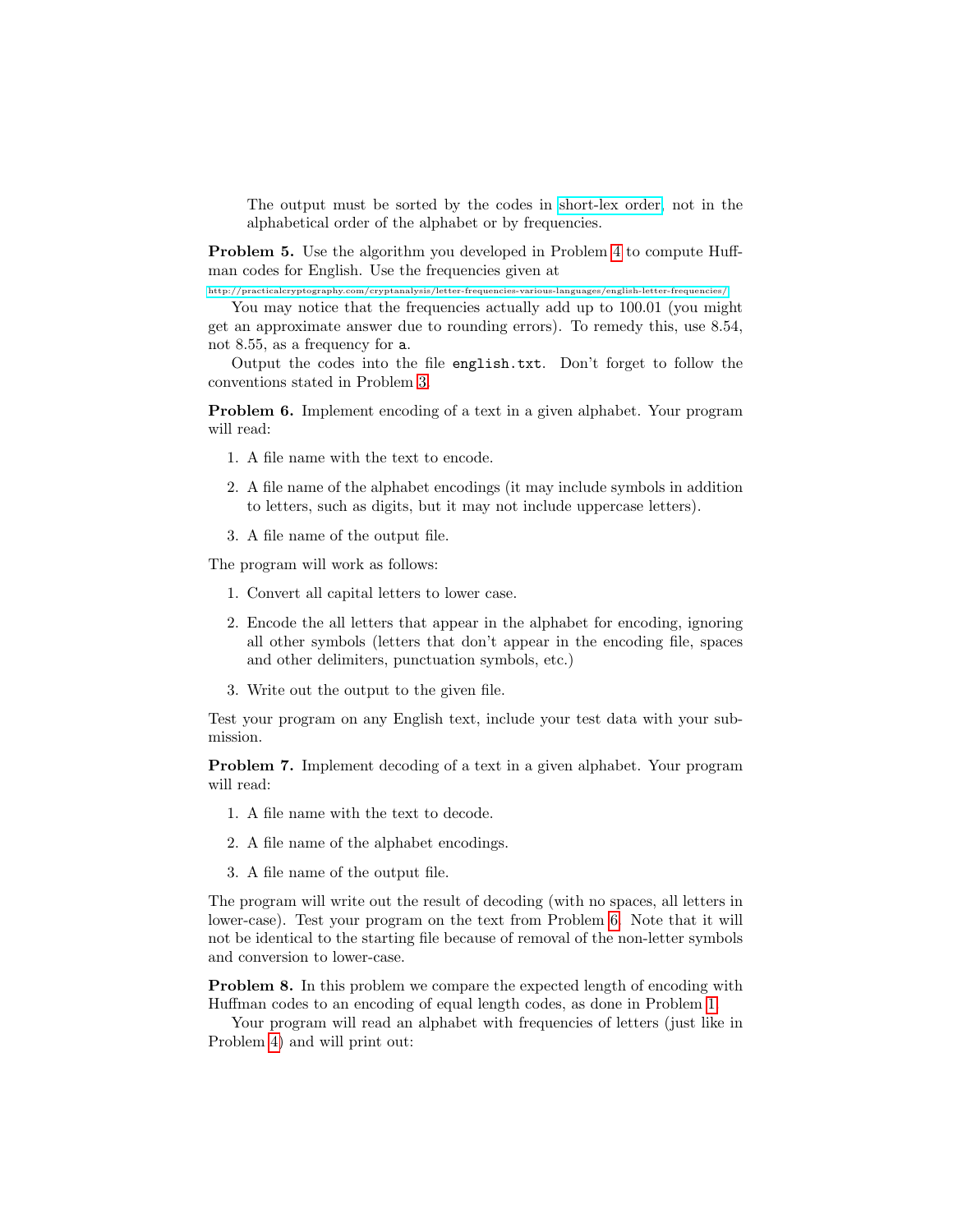- 1. The length of the encoded text of 10000 letters distributed exactly according to the given frequencies.
- 2. The compression factor, obtained by dividing the above number by the length of the encoding of the same text in which  $b(c_i) = b(c_i)$  for all  $1 \leq i, j \leq n$ .

Problem 9. It is proven that Huffman encoding minimizes the amount of space to store text, assuming that the text has the same frequency distribution as the used in creating the Huffman encoding.

However, the compression factor depends on the frequency distribution. Given an alphabet  $L$  of n letters, determine what frequency distribution gives the worst compression factor, compared to equal length codes. Then discuss what frequency distribution would make Huffman encoding the most beneficial. You don't need to give the exact formula - it's ok to just show a few examples and discuss how they can be generalized.

Description of goals and the setup for the next few problems. Now that you are familiar with Huffman encodings, you will explore modifying their storage in memory to allow efficient editing of encoded files. We consider single letter edits and word-level edits, and for each of these levels you will implement three operations: replacement, deletion, and addition.

In order to measure the efficiency of edits you will keep track of the following:

- 1. The number of bitwise lookups. For instance, if we need to get to a letter at a specific position in a text encoded by Huffman codes we may do so by searching from the beginning and counting letters. In this case we need to look at every bit until we get to the given letter.
- 2. The number of bit changes. For instance, if we replace a letter  $a_i$  by a letter  $a_i$  s.t.  $b(a_i) = b(a_i)$ , we are only replacing  $b(a_i)$  binary characters. However, if we replace  $a_i$  by a letter  $a_i$  s.t.  $b(a_i) < b(a_i)$  in a file of contiguous Huffman encodings, in addition to replacing the letter we will need to shift all the subsequent bits forward by  $b(a_i) - b(a_i)$ . Likewise we would need to shift them backward if  $b(a_i) > b(a_i)$ .

Note that bit changes are counted regardless of whether you are replacing a bit by the opposite one or the same one since typically when you are overwriting computer memory you don't check what's currently there.

In addition we measure memory by all the memory taken by the file and all additional space for memory management. We assume that memory addresses are 64 bit integers and that the shortest format for integers (in case you need them) is 32 bits. We also assume that memory can only store binary information, but that there is no need to align files boundaries to any specific boundaries, such as multiples of 8 bits. We also assume that encoded files take up contiguous memory, and that we can add bits at the end without having to move the file. Important thing to note: We are not asking you to come up with actual bitlevel storage, nor will we be measuring the time it takes to perform the edits.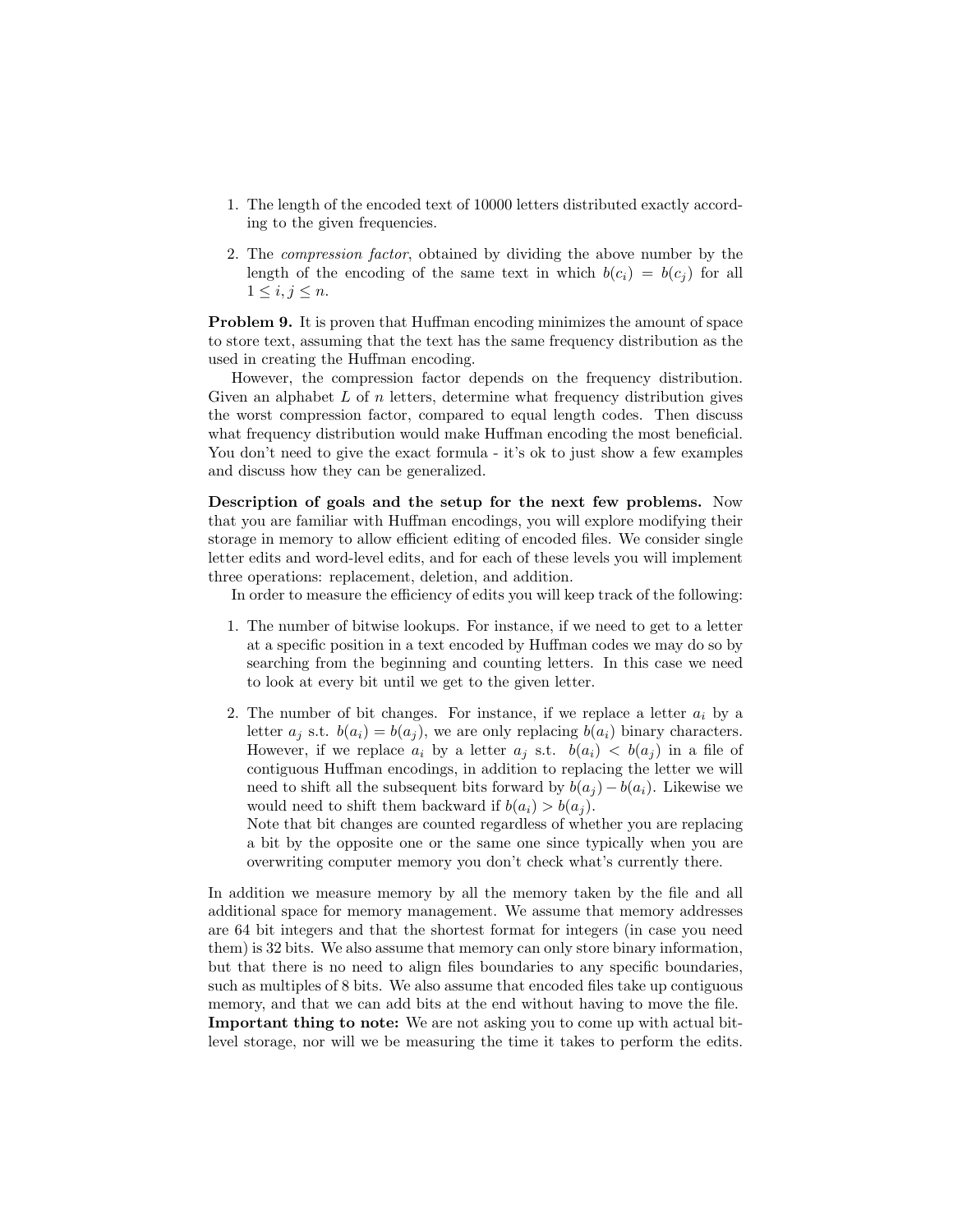You may simulate the memory using arrays of ints or any other structures. You will be counting operations as you are performing them as if they were on actual bits in memory. You will also compute the amount of memory as if it were actual bits (but see notes above about addresses and other conventions).

Our primary example are Huffman codes for English that you have computed in Problem [5.](#page-5-1)

Problem 10. Assuming a file of contiguous text encodings, we will consider single letter edits. They may come in the following form: the character number (0-based), the operation  $r$ ,  $d$ , or a that stand for "replace", "delete", and "add", respectively, followed by a letter for r and a.

For instance,  $23 \,$ r h stands for "replace the character at the position  $23$ with h", 0 d stands for "delete the first character", and 7 a x means "add a character x at position 7".

Write a function that generates these operations. The length of the text M is the parameter to the function. We assume that the three operations have equal probabilities. Don't implement the actual editing.

**Problem 11.** Given the text of length  $M$  that follows the English frequencies, the English alphabet with its frequencies, and assuming that the positions are uniformly distributed between 0 and  $M-1$  and the letter parameters to r and a are generated by the same English frequencies distribution, compute the average number of bitwise lookups and bit changes (separately) needed to perform each of the three operations on:

- Encodings of equal length.
- Huffman encodings.

<span id="page-7-0"></span>Problem 12. Now we extend editing to "words". Since there are no spaces or other delimiters, words will actually be just any consecutive sequences of letters. For replacing or adding a word, these sequences will be randomly generated. Just like in single letter operations, we will have "replace", "delete", and "add". To distinguish them from single letter operations, we will denote them with the capital R, D, and A, respectively. Note that for R and D we need to specify the length of the "word" in the text that we are replacing or deleting. Thus the operations will be as follows:

- R k m c1...cn, where k is the position of the word being replaced, m is its length, and c1...cn is the "word" to replace it. For instance, R 71 5 amj means "replace the 5-letter word at the position 71 with amj".
- D k m, where k is the position of the word being deleted and m is its length. For instance, D 25 3 means "delete 3 letters starting at the position 25".
- A k c1...cn, where k is the position where the word being added, and c1...cn is what's being added. For instance, A 60 ranju adds the word "ranju" at the position 60, shifting all letters after it to the right.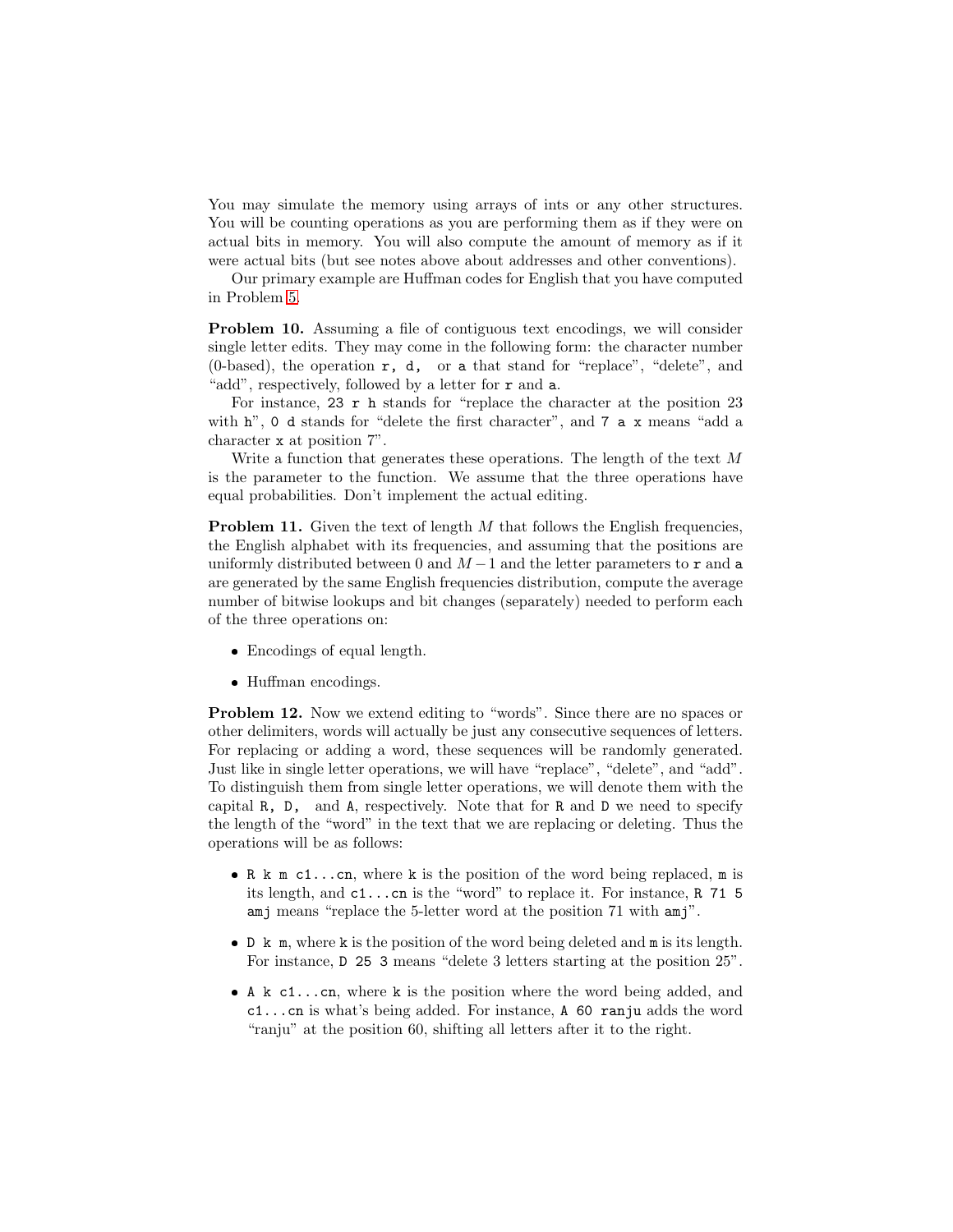You will generate a "word" as follows:

- 1. Generate the first letter according to the English frequencies distribution.
- 2. Randomly generate the following: with probability 0.15, the word ends. With probability 0.85, the next letter is added, according to the English frequencies distribution.
- 3. Repeat the previous step until the end of the word is generated.

To determine the length of the "word" that would be replaced or deleted, perform the same process, just without generating the letters, to determine the length.

For this problem write a program to generate the R, D, A commands (with the "words" where needed).

**Problem 13.** Given the text of length  $M$  that follows the English frequencies, and assuming that the positions are uniformly distributed between 0 and  $M-m$ , where m is the length of deleted or replaced word, and the words and length generated as described in Problem [12,](#page-7-0) compute or estimate the average number of bitwise lookups and bit changes (separately) needed to perform each of the three operations on:

- Encodings of equal length.
- Huffman encodings.

Problem 14. Your task for this problem is to design and implement a way to make Huffman encoding storage more edit-friendly. The text will still be stored using Huffman codes. You are allowed to add some amount of additional storage (such as an index, extra "growth" memory to expand the encoding to avoid shifting the entire text, or anything else you can think of). However, extra memory should be no more than 5% of the storage using just Huffman encoding. Added based on questions: Note that we count the memory that depends on the amount of the encoded text (say, is proportional to it). Constant memory (such as the address of the data structure itself) doesn't matter.

Your program will read:

- The name of the file with encoded alphabet.
- The name of the file with text. As in Problem [6,](#page-5-0) you will convert all letters to lowercase, remove all symbols not in the alphabet, and then store this text internally in the setup that simulates your storage. The length of the text will be no more than 50,000 alphabet symbols.
- The name of the file with the edits for the file. The edits will be in the format outlined above. There will be no more than 100 edits. Invalid edits must be rejected (print them out to the standard output).
- The name of the output file.